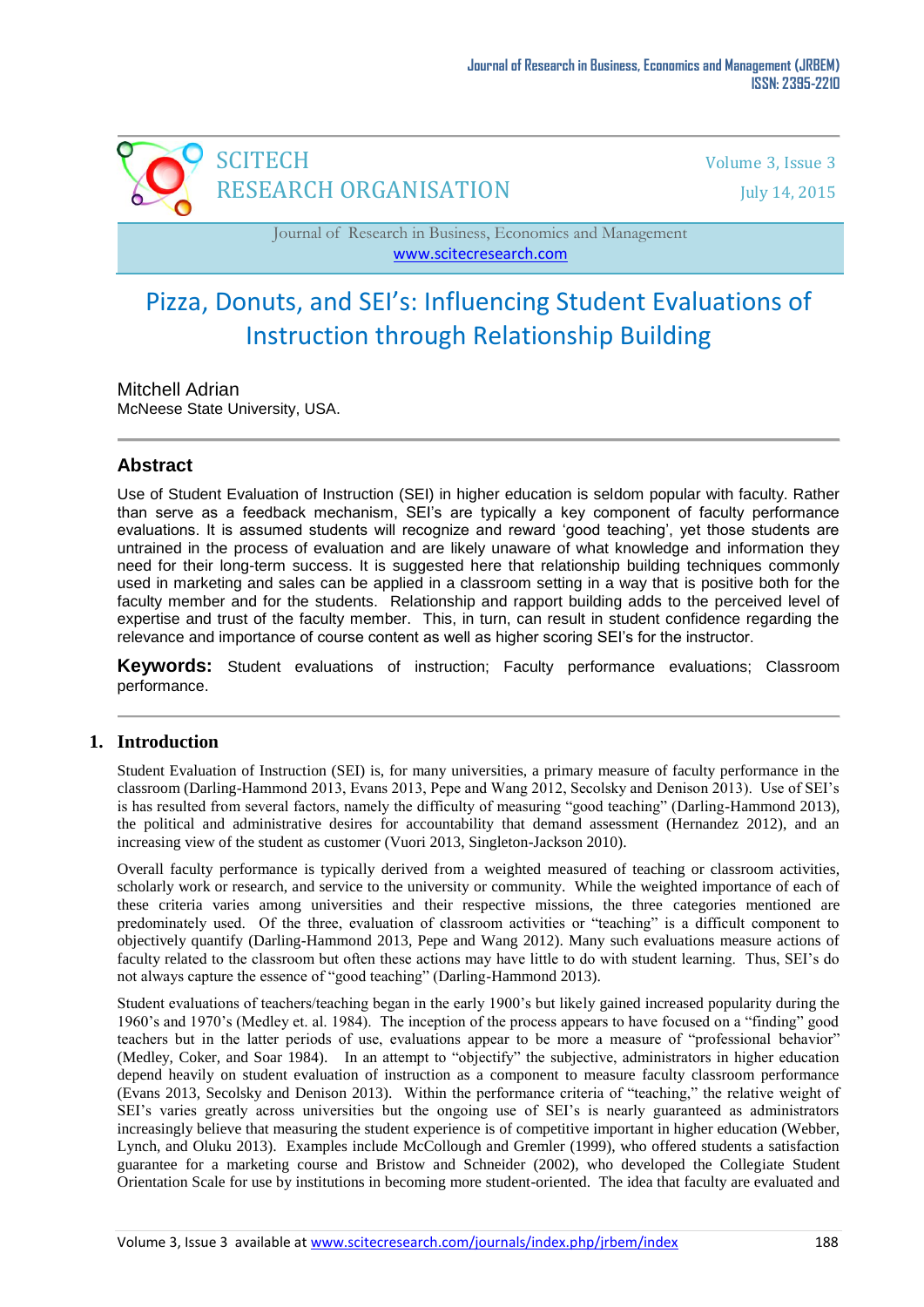held accountable has popular and political support which further solidifies the use of student evaluations (Meyer and Rowan 1977).

# **2. Management Theory Regarding Performance Measurement**

Most basic management and HR texts will tell you that an important step for proper performance evaluations is to train the evaluators. Evaluator training ensures that each person conducting the evaluation will understand the standards by which they are measuring performance and there will be some consistency in the interpretation of performance activities. The process of administering student evaluations of faculty offers no training for students and no opportunities for students to "standardize" their interpretations of "excellent" vs. "average" vs. "poor" performance. As a result, SEI's in any given course for any given faculty member can have a high degree of variability, thus creating potential problems with measurement reliability. In addition, validity of many SEI instruments may also be in question. How is the concept of "good teaching" actually measured and do easily measured constructs such as "returns tests within two weeks" truly indicate good teaching and student learning?

## **3. Personal Experiences with Student/Faculty Relations**

In general, many faculty members may assume that SEI's often bear a correlation to GPA, with the expectation that a more rigorous the course will result in lower SEI"s. Likewise, if we award higher grades in the course, we would likely expect higher SEI"s. As a former university administrator, the author suspects there is only limited truth to these assumptions but it is also recognized that the interpretation of "difficult" or "rigorous" varies by student (and by faculty member). In this author"s experience, "required" courses tend to show lower SEI scores than elective courses, regardless of the professor. This may be attributable to the fact that required courses contain a greater percentage of students who are not majoring in the subject when compared to electives. Thus, the perception of "enjoyment" of the course varies with more students "not enjoying" the required course and thus providing a greater amount of negative feedback. This relationship suggests that SEI"s are less a measure of student learning and more a measure of student "liking." Experience has also shown that faculty members often attempt various activities aimed at influencing SEI"s. The most notable were faculty members who sponsored "pizza parties" for students in class several times during the semester, with the final party just one or two meetings prior to the submission of SEI"s. While these faculty members were often noted for good SEI scores, it was also recognized by many in the department that those faculty members also tended to relate well with students at a professional level.

Based on this experience, it is proposed that faculty/student relationships in the academic environment can be viewed much like relationships in the sales environment, whereby faculty are "selling" to students the belief that the information and expertise provided by the faculty member has value to the student. If students respect the faculty member as a professional and perceive course activities as being in their best interest, the perception of "enjoyment" of the course is likely to increase. Please note, the author does not believe in the concept of the student as customer in the academic setting. Rather, it is assumed that employers, or the society into which the student will graduate are the customer and student is both the product and the primary builder of that product. However, it is expected that faculty members who "tell the best stories" and build professional relationships with students are usually rewarded with higher SEI scores from students.

Experts in marketing have known for years that building relationships with clients is an important tool for maintaining and improving sales, especially over the long-term (Abeysekera and Wickramasinghe 2013, Marshal, Moncrief, Rudd, and Lee 2012). Communicating with clients, building trust with clients and maintaining a strong rapport are all seen as important factors in a strong sales relationship (Drollinger and Comer 2013). Similarly, a study by Pepe and Wang (2012) found that students assign higher evaluation scores to instructors they perceive as organized and who can clearly communicate content. This may indicate that students gain respect for faculty who can present material well and "relate" to students on a professional level. Thus, relationship building may also be important to developing higher SEI scores. In a study by Palmatier, Jarvis, Bechkoff, and Kardes (2009), findings suggest that relationship building creates a sense of gratitude that drives gratitude-related reciprocal behaviors. Therefore, it is expected that faculty members who communicate well and build a rapport with students will gain a degree of student trust (students believe the faculty member to be acting in the best interest of the student) and in turn the students present a reciprocal gratitude through higher SEI scores. Please note this assumption is separate from student grades. In a strong professional relationship, students will respect faculty members and expect that the actions of the faculty member and the outcomes of the course are in the students "best interest."

## **4. How To Influence Sei's: Three Steps**

### **4.1. Do the Actions Measured by the Instrument**

When SEI's are an important part of overall performance measures, faculty members search for ways to improve SEI"s not just for intrinsic satisfaction of "professional success" and/or "being a good teacher" but also for extrinsic purposes of high evaluation scores. Of course the first suggestion for improving SEI"s is to live up to the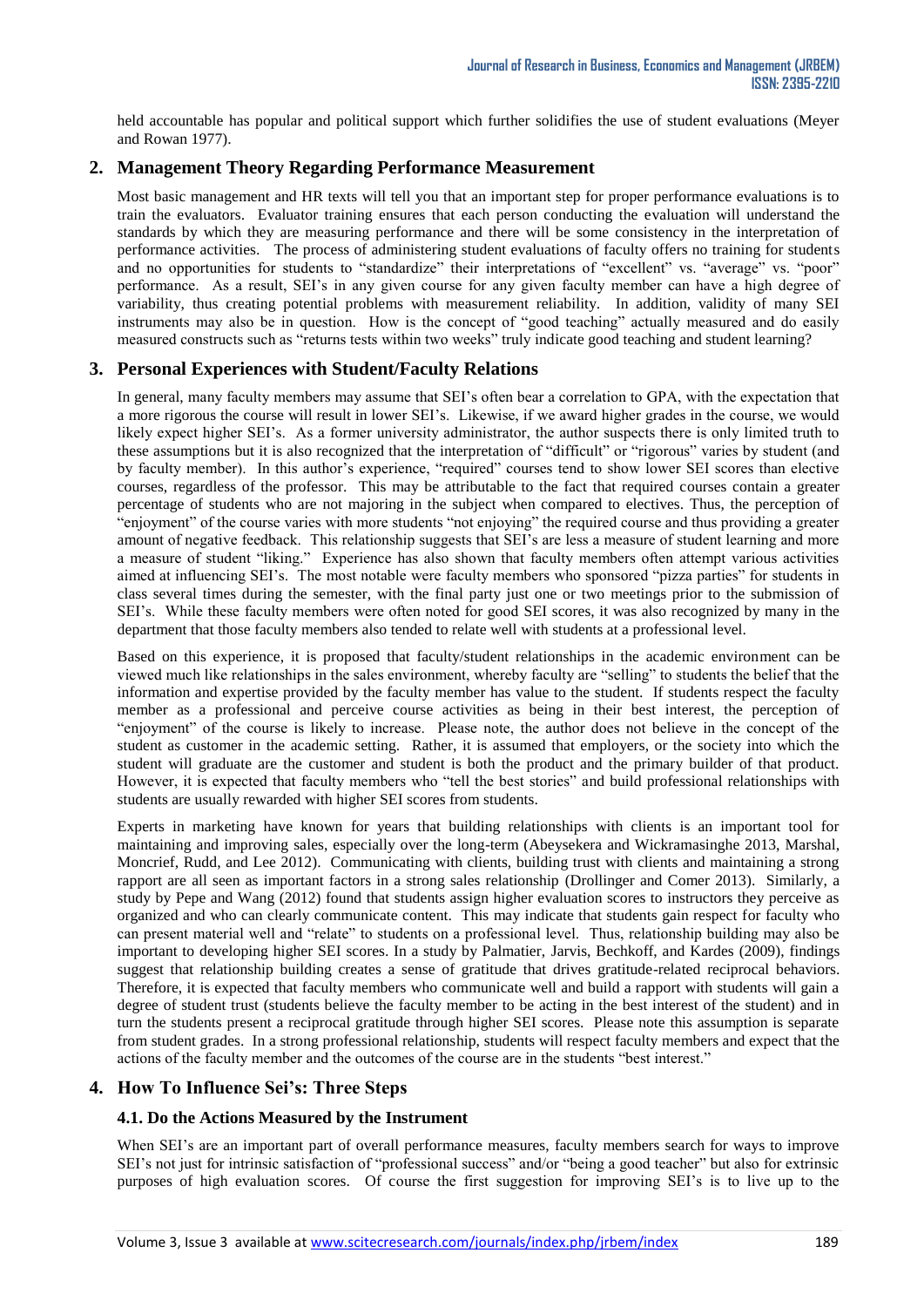expectations of the questions on the evaluation instrument. For example, a question from one university SEI states "Does the instructor return graded items within two weeks after they are submitted?" Therefore if an instructor wants a higher SEI score, he/she should always return graded items within two weeks after they are collected. Unfortunately two problems still remain. First, in a specific question as stated above, the author has noticed a wide range of student responses even when all graded materials are returned by the next class meeting (see discussion on training the raters). Similarly, one significant problem for faculty attempting to adjust their performance to suit the evaluation instrument is that some (or many) questions on the instrument are non-specific regarding faculty actions. For example, the question of "rate the professor overall." Such questions tend to have a high degree of multicolinearity within the instrument and there is a lack of understanding by the faculty member as to what actions to take in order to improve upon this score.

### **4.2. Form Professional Relationships**

"Trust in the salesperson is one of the primary antecedents of customer satisfaction" (Campbell, Davis, and Skinner 2006). In a sales relationship, building and managing a rapport with customers is fundamental in helping move through various phases of early exploration of the relationship, customer objections, and potential conflicts. In addition, when it is time to "close the deal," trust and rapport build a relationship that allows both parties to more comfortably discuss terms and expectations with less dissonance or stress (Campbell, et. al. 2006, Davies, Ryals, and Holt 2010). When faculty members build a rapport with students they increase trust. Students trust they will receive fair treatment. They trust the professor is an expert and that proper and sufficient information will be provided for the student. Students trust that the activities and assignments in the course are done in the best interest of the student and students trust that the successful completion of the course will have them properly prepared to succeed in future courses and their future profession.

### **4.3. Close the Deal**

Marketers recognize the importance of asking for the sale, or what is typically referred to as "closing the deal". It is recognized that a good closing statement is important to encouraging the customer to become a buyer (DeGennaro 2014). The concept of "closing the sale" is to obtain a purchasing agreement from buyer (Prus 1988). Seven general "closing" strategies are recognized in sales (Prus 1988). Of those, the strategy of "Closing by Inquiry" may be most appropriate for use by faculty in a classroom setting. This technique simply requires the sales person to ask for the sale (Prus 1988), or in this case, for the faculty member to inform the students of a desired outcome – high SEI scores. It is recommended that at the beginning of the semester, faculty simply ask students for maximum scores on the SEI. Faculty should show a willingness to work with students regarding the concept of earning those high scores, but it should be clear that faculty want high SEI scores. Informing students of faculty desires for high SEI scores provides clarity for students and demonstrate that faculty members consider the results as important and meaningful.

## **5. Testing Assumptions**

This is an exploratory attempt at learning more about how faculty actions in the classroom affect student perceptions of faculty performance and ultimately SEI scores. Having nearly twenty years experience in higher education and over ten years experience at multiple administrative levels, the author was able to observe SEI scores for many faculty over many years. As an administrator, the author also felt it important to periodically visit classrooms (unannounced) and observe faculty members in the classroom. The author also found it beneficial to allow students to bring forth their comments and opinions (good or bad) and was particularly aggressive at trying to gain opinions of about faculty performance from alumni, three or more years after graduation. Experience gained through these activities indicated several issues of particular interest. Notably, administrator opinion and student opinions of faculty performance were not always equal. Second, student opinions of faculty performance often changed significantly after the student had graduated and was reaching a point of career success. A high percentage of graduates would often attribute their success to one or more professors but while in school, those students thought the professor overly difficult and scored them low on SEI"s. In other word, the student had a low level of "enjoyment" while in the course but gained significantly more respect and trust in the faculty member after they realized the faculty member was acting in the best interest of the student"s long-term career performance.

In order to perform a simple exploratory test on the relationship between "liking", "trust", and SEI results, activities over three semesters were adjusted and resulting SEI"s tabulated and compared.

### **5.1. First Semester: No Intervention**

For the control group, the author conducted classes (three different courses with approximately 30 students per course) over the semester term and followed the customary university procedures for administering SEI"s. Unannounced to students, a graduate student would first enter the class (while the faculty member is out) and administer the SEI. The author was contacted when the process was complete and began regular classroom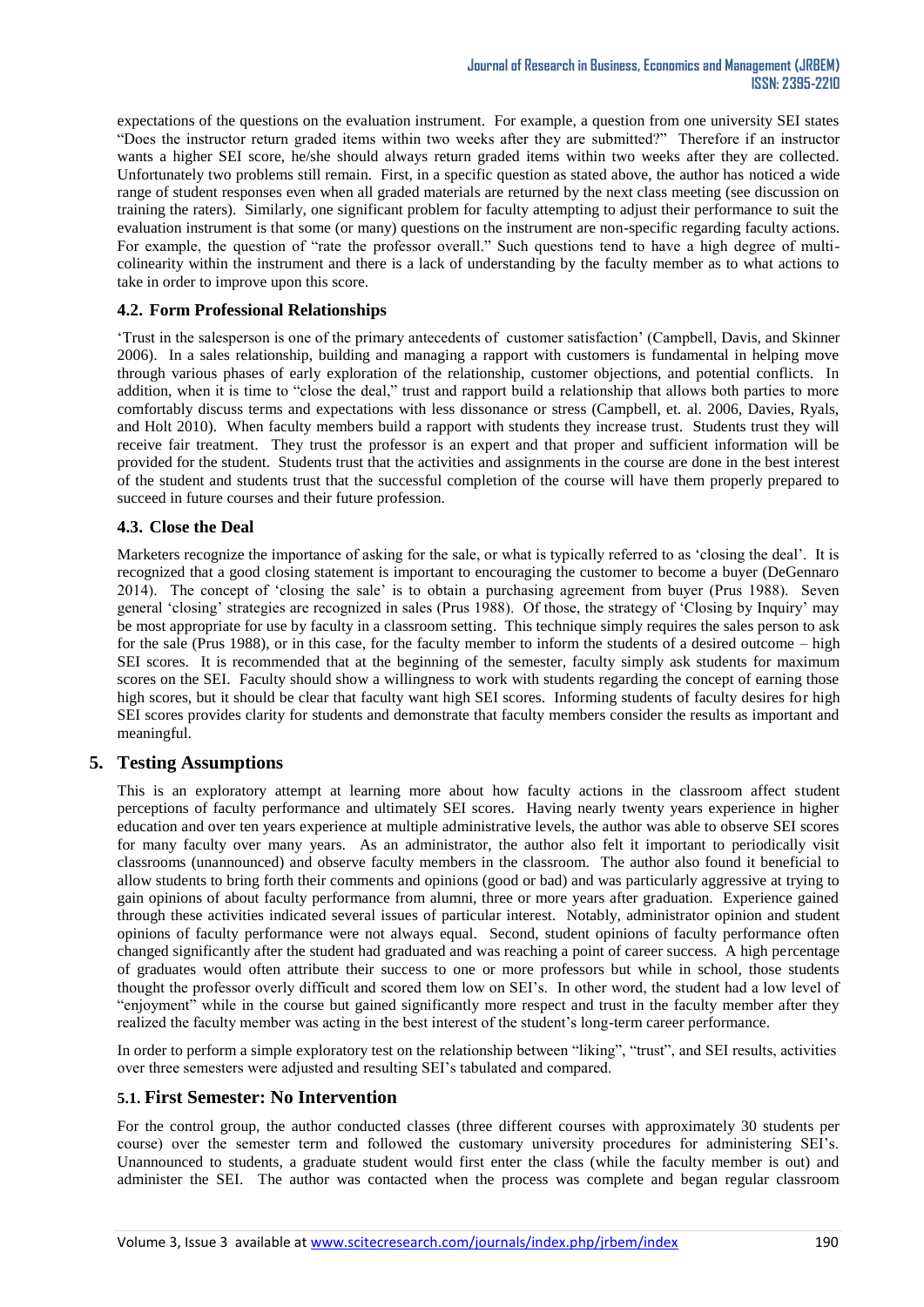activities. Results from this semester are categorized as "no intervention," other than the author's regular efforts to work with students and to effectively teach course content.

#### **5.2. Second Semester - Intervention 1: Ask for High Scores**

Over the years the author has observed many faculty members' attempts to influence SEI's, some successful and some not. Given the author's expectations of how to influence SEI's, it was decided to experiment in the author's courses to determine if simple actions could lead to a better classroom experience for the students and higher SEI"s for the faculty member. While this is not a true scientific study (there are not real controls as the courses vary by semester and even though using a single faculty member, we cannot control that teaching behaviors are identical across courses or semesters), it is still of interest to faculty as there seems to be common interests in improving student evaluations.

For the second semester, the author presented course material using a typical relationship building style of teaching and added an intervention specific to SEI"s. During the first day of the class, while introducing the syllabus, the author informed students a desire for maximum SEI scores (all 5"s), and that the author intended to work to attain those scores. Then, the week before administering SEI"s, the author again reminded students of desire of a maximum scores (all 5"s) and that their scoring was a significant portion of the overall faculty performance evaluation. The author informed students that if they felt faculty performance was not worthy of "maximum" scoring that they please provide comments as to how it could be improved – but it was asked if they would still consider maximum numerical scoring. SEI"s were administered the next week through the standard process – by a graduate student while the faculty member was not present.

#### **5.3. Third Semester - Intervention 2: Ask for High Scores and Provide Pizza or Donuts**

Having witnessed other faculty members holding pizza parties in hopes of increasing SEI"s, the author used a similar technique. For the third semester, the actions of Intervention 1 were repeated (build a rapport and ask for high scores), and the author provided pizza (donuts for early classes) to the class a week prior to SEI administration. During the "pizza party", students were reminded of the author's request for maximum scores. Again, the following week SEI"s were administered according to standard procedures, by a graduate student while the faculty member was not present.

#### **6. Results**

Results of overall average SEI scores over the three semesters showed improvements with each intervention. The combined SEI"s with no intervention (three undergraduate courses) was 4.48. Intervention 1 (one graduate and two undergraduate courses) was 4.76 and Intervention 2 (three undergraduate courses) was 4.90. A list of questions and breakdown by item and intervention are provided in Table 1.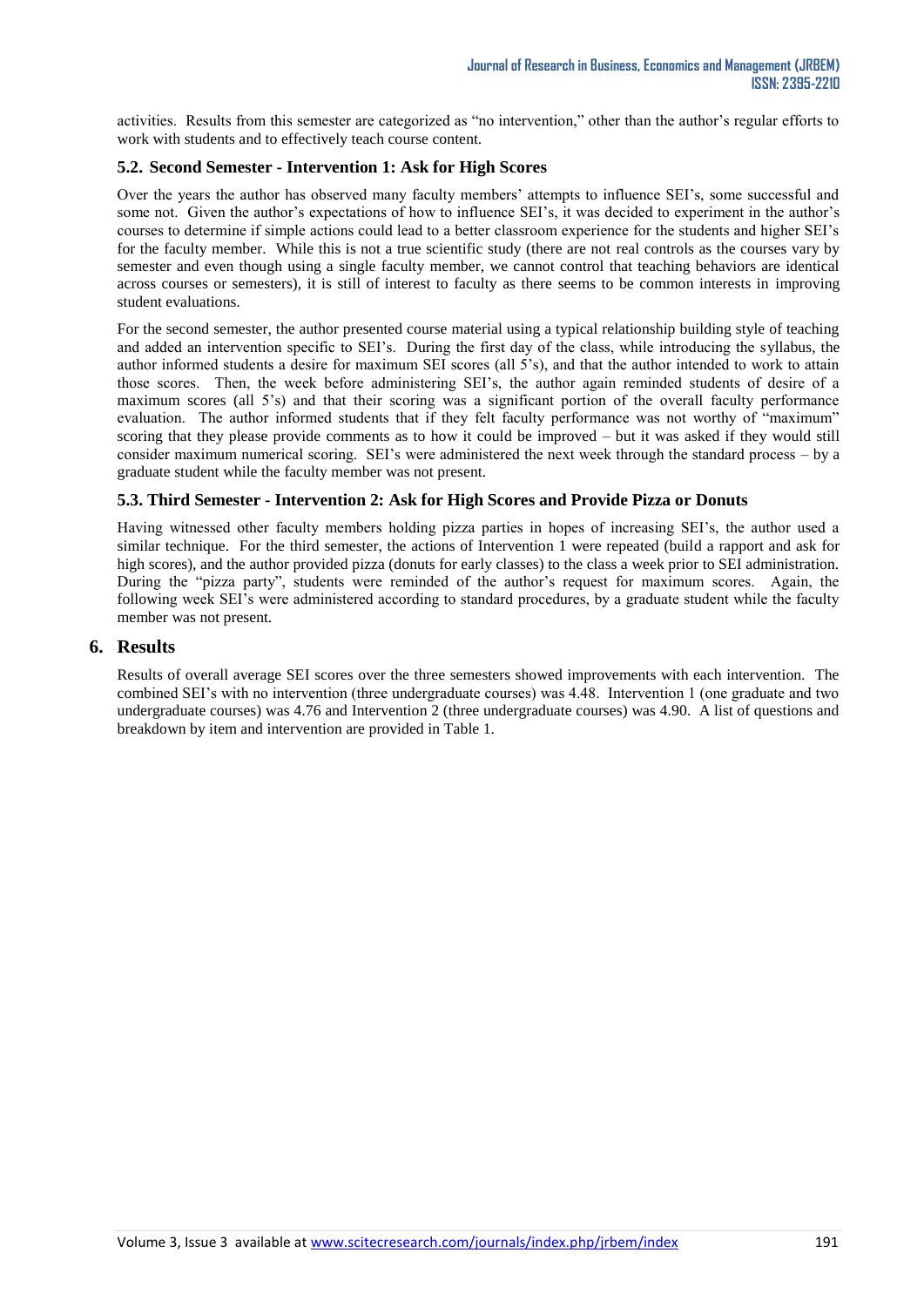| <b>Item</b>                                                                            | $\overline{\text{No}}$<br><b>Intervention</b> | <b>Intervention</b> | <b>Intervention</b> |
|----------------------------------------------------------------------------------------|-----------------------------------------------|---------------------|---------------------|
| The instructor organized the course in a logical and<br>effective fashion              | 4.36                                          | 4.83                | 4.87                |
| The instructor provided pertinent feedback on graded tests<br>and assignments          | 4.49                                          | 4.75                | 4.83                |
| The instructor's communication skills were clear and<br>effective.                     | 4.33                                          | 4.71                | 4.87                |
| The instructor covered material consistent with the state<br>objectives of the course. | 4.67                                          | 4.84                | 4.92                |
| My rating of this instructor to other students.                                        | 4.26                                          | 4.72                | 4.89                |
| The instructor provided course materials in a timely<br>manner                         | 4.59                                          | 4.80                | 4.88                |
| The instructor graded and retuned tests within two weeks                               | 4.81                                          | 4.84                | 4.92                |
| The instruct made it clear how my grade in the course<br>would be determined           | 4.69                                          | 4.71                | 4.94                |
| The instructor applied grading standards consistently for<br>student to student        | 4.47                                          | 4.72                | 4.96                |
| The instructor was willing to provide extra help as needed                             | 4.20                                          | 4.71                | 4.91                |
| The instructor allowed/encouraged relevant questions or<br>comments                    | 4.67                                          | 4.85                | 4.96                |
| The instructor was well prepared                                                       | 4.59                                          | 4.92                | 4.96                |
| The instructor stayed on the subject                                                   | 4.63                                          | 4.73                | 4.90                |
| The instructor is a good teacher                                                       | 4.27                                          | 4.76                | 4.92                |
| <b>Summary Averages</b>                                                                | 4.48                                          | 4.76                | 4.90                |

**Table 1 : Average SEI Scores: All Scores Show Average Results Across Three Courses**

A Kruskal-Wallis non-parametric test was used to compare summary averages across the three interventions. Results were not significant but are perhaps still meaningful. Given that SEI"s are often a major component of faculty performance evaluation scores, actions that change scores from a middle 4 range to an upper 4 range may have noticeable results on overall performance scores, and thus be of practical value to instructors. It was also noted that the increase from "no intervention" to a simple intervention of "asking for higher scores" gave a greater increase than that of adding the incentive of a free meal or snack. These small samples do not allow conclusive results but do raise the question regarding effective methods for influencing SEI"s.

### **7. Conclusions and Limitations**

Of course there are many limitations to the findings and presumptions of this report. Most notably there are very few samples and there are no controls between course offerings. Even when the same course was offered over multiple semesters and the same books, lecture notes, tests, etc. are used, this does not guarantee an equal performance by the instructor. Much of the assumptions made are anecdotal and result from the experience of the faculty member involved.

Despite the many limitations of a very non-scientific experiment, the implications are noteworthy. When SEI"s are a significant component of faculty evaluations, there is a strong incentive for faculty members to find ways to improve SEI scores. Unfortunately, simply teaching classes well does not guarantee correspondingly high SEI scores. Despite the lack of statistical support, improving SEI scores by a half point may have enough impact on a faculty member's overall evaluation to motivate a change in that instructor's classroom behavior. Relationship building creates trust. If relationship building between faculty and students is key to improving SEI"s, then the process of relationship building and maintaining a rapport with students will increase trust and respect between students and faculty and greatly benefit students both during and after their educational process. Once a good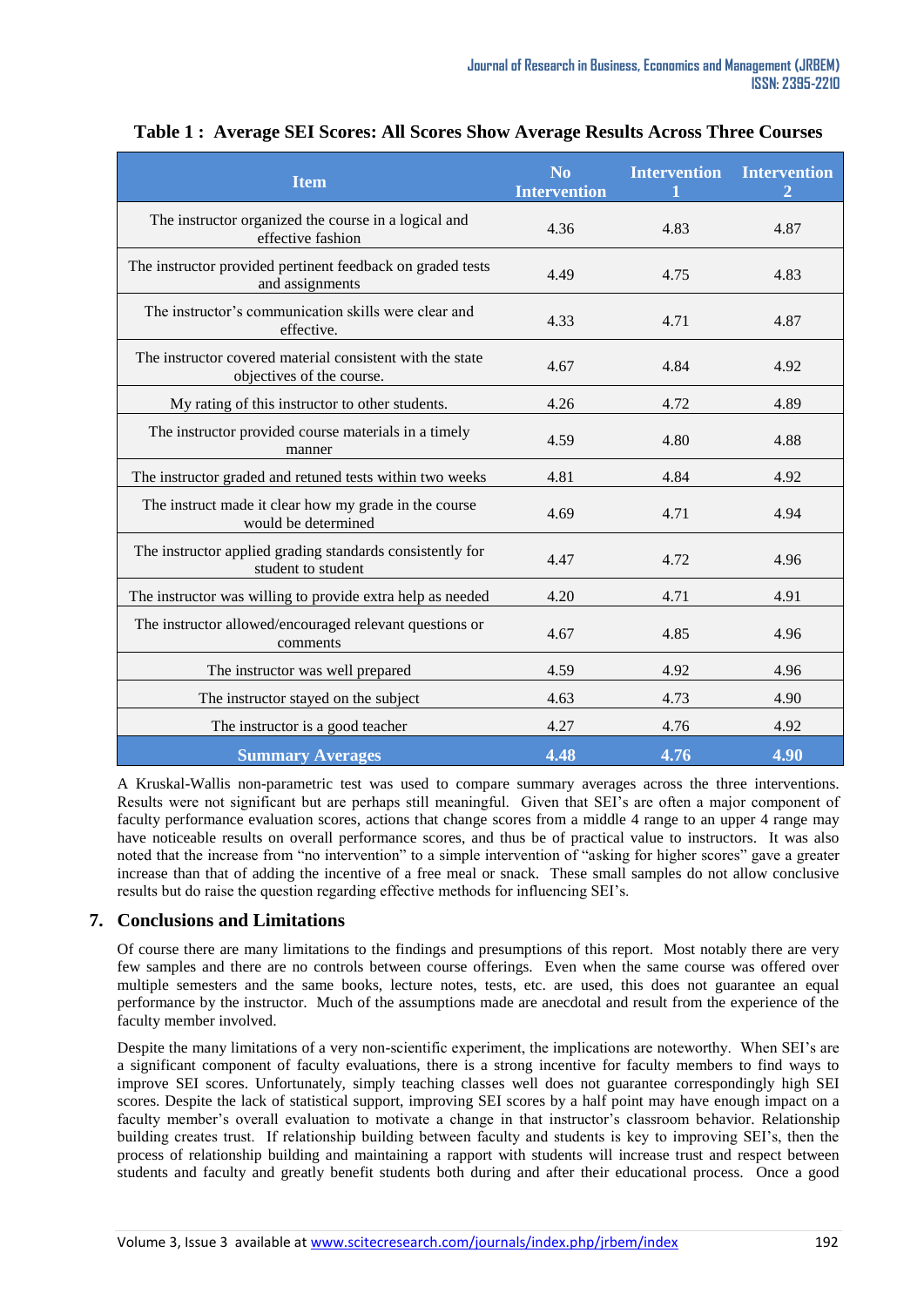rapport if achieved, "closing the deal" by asking for good scores or supplying entertaining activities for students simply furthers the relationship.

Is it ethical? First, all relationships must be professional and are not to be considered "after hours" or "personal" relationships. Students must trust the professor. Second, students understand the power they have regarding SEI scores. They know that reporting is anonymous and they know faculty members will not see the results until after grades are submitted. Proper university procedures should always be used to ensure faculty members are not present while students complete SEI"s. In general, it is expected that "asking" for high SEI scores is no more unethical than is using the scores provided by untrained participants (students) as a significant component of a faculty member"s performance evaluation.

On a personal note, the author believes SEI"s are a great feedback tool for faculty but a very poor tool for performance evaluation by administrators. For example, management professionals recognize the value of 360 degree feedback but do not recommend including subordinate evaluations as part the performance evaluation. Likewise, using SEI's as a primary method for measuring an instructor's teaching performance provides a potentially poor view of the actual quality of instruction. SEI results are more likely to indicate a student"s level of "enjoyment" of a course or professor. This measure can be influenced by faculty through effective communication, building trust, and maintaining a professional rapport between faculty and students.

#### **References**

- [1] Abeysekera, N. and Wickramasinghe, A. (2013). Relationship marketing and customer orientation of sales people: learning from banks. *International Journal of Financial Services Management. 6*(1), 79-91.
- [2] Bristow, D. and Schneider, C. (2002), The Collegiate Student Orientation Scale (CSOS): Application of the Marketing Concept to Higher Education, *Journal of Marketing for Higher Education. 12*(2), 15-34.
- [3] Campbell, K., Davis, L. and Skinner, L. (2006). Rapport Management During the Exploration Phase of the Salesperson--Customer Relationship. *Journal of Personal Selling & Sales Management*. *26*, 359-370.
- [4] [Darling-Hammond, L.](http://www.eric.ed.gov/ERICWebPortal/search/simpleSearch.jsp?_pageLabel=ERICSearchResult&_urlType=action&newSearch=true&ERICExtSearch_SearchType_0=au&ERICExtSearch_SearchValue_0=%22Darling-Hammond+Linda%22) (2013). *Getting Teacher Evaluation Right: What Really Matters for Effectiveness and Improvement*. Teachers College Press, New York, NY.
- [5] Davies, I., Ryals, L. and Holt, S. (2010). Relationship management: A sales role, or a state of mind?: An investigation of functions and attitudes across a business-to-business sales force. *Industrial Marketing Management. 39*, 1049-1062.
- [6] DeGennaro, A (2014). The trial close: Right time to ask for the sale from an optical customer? *Ophthalmology Times*. September 15, 44.
- [7] Drollinger, T. and Comer, L. (2013). Salesperson's listening ability as an antecedent to relationship selling. *Journal of Business & Industrial Marketing. 28*(1), 50-59.
- [8] [Evans, C.](http://www.eric.ed.gov/ERICWebPortal/search/simpleSearch.jsp?_pageLabel=ERICSearchResult&_urlType=action&newSearch=true&ERICExtSearch_SearchType_0=au&ERICExtSearch_SearchValue_0=%22Evans+Carol%22) (2013). [Making Sense of Assessment Feedback in Higher Education.](http://www.eric.ed.gov/ERICWebPortal/search/recordDetails.jsp?ERICExtSearch_Related_0=EJ996959&_pageLabel=RecordDetails&objectId=0900019b80650023&accno=EJ994765&_nfls=false) *Review of Educational Research. 83*(1), 70-120.
- [9] [Hernandez, R.](http://www.eric.ed.gov/ERICWebPortal/search/simpleSearch.jsp?_pageLabel=ERICSearchResult&_urlType=action&newSearch=true&ERICExtSearch_SearchType_0=au&ERICExtSearch_SearchValue_0=%22Hernandez+Rosario%22) (2012). Does Continuous Assessment in Higher Education Support Student Learning? *Higher Education: The International Journal of Higher Education and Educational Planning. 64*, 489-502.
- [10]Marín, L. and de Maya, S. (2013). The role of affiliation, attractiveness and personal connection in consumercompany identification. *European Journal of Marketing. 47*, 655-673.
- [11] Marshall, G., Moncrief, W., Rudd, J., and Lee, N. (2012). Revolution in Sales: The Impact of Social Media and Related Technology on the Selling Environment. *Journal of Personal Selling & Sales Management. 32*, 349- 363.
- [12]McCollough, M. and Gremler, D. (1999). Student Satisfaction Guarantees: An Empirical Investigation of Student and Faculty Attitudes. *Marketing Education Review.* 9(2), 53-64.
- [13]Meyer, J. and Rowan, B. (1977). Institutionalized Organizations: Formal Structure as Myth and Ceremony. *American Journal of Sociology. 83*, 340–363.
- [14]Medley, D., Coker, H. and Soar, R. (1984). *Measurement-Based Evaluation of Teacher Performance: An Empirical Approach.* New York: Longman.
- [15]Palmatier, R., Jarvis, C., Bechkoff, J. and Kardes, F. (2009). The Role of Customer Gratitude in Relationship Marketing. *Journal of Marketing*. *73*(5), 1-18.